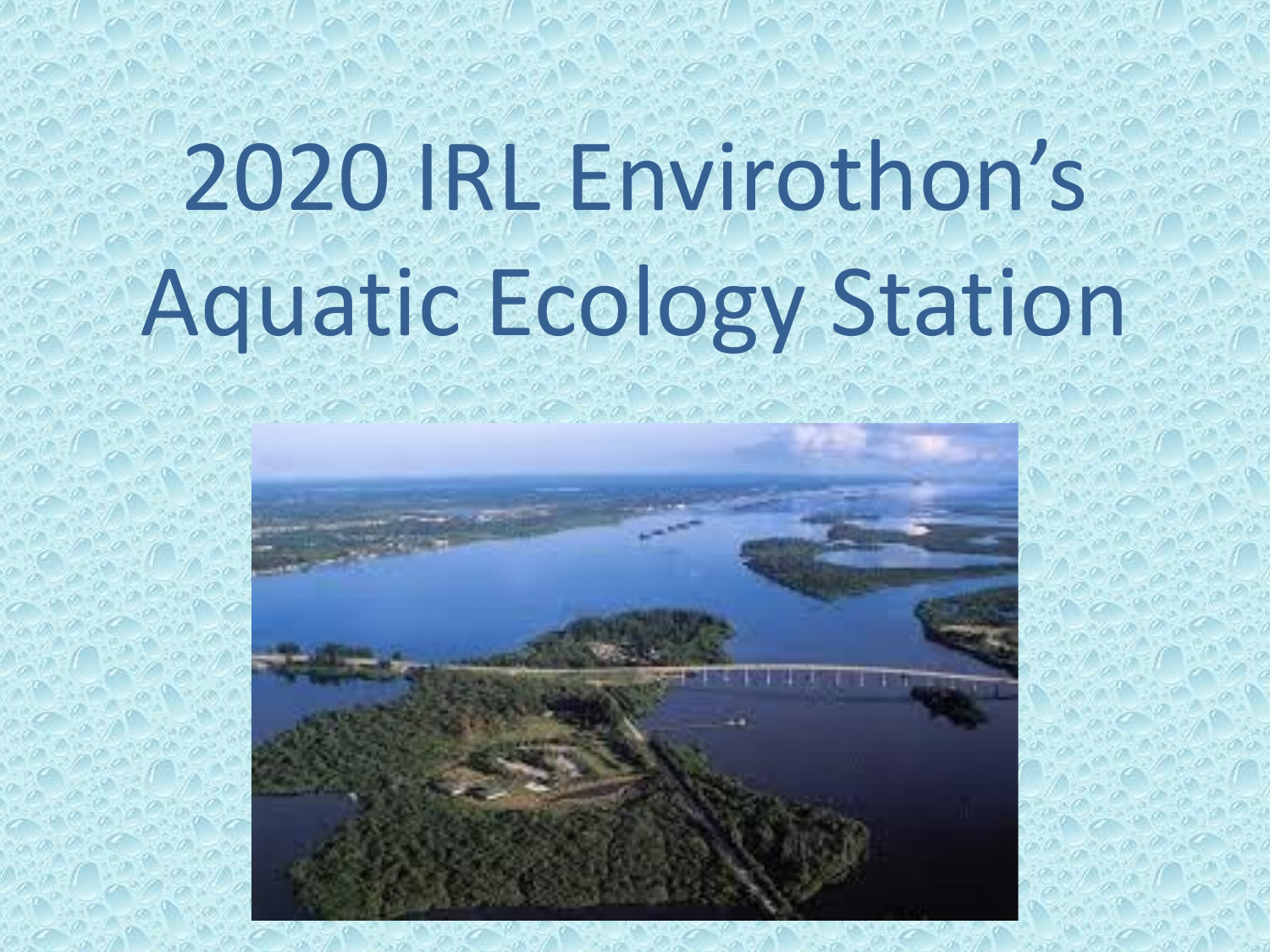



## Focal Point

Most of the questions are linked to water conservation and storm water, so keep that theme in mind when studying:

- How will development effect water quality?
- What are the pros and cons of water conservation when involving agriculture?
- What would scientists look for in the field to indicate impaired water systems?
- What techniques/methods would scientists use?
- What is effected by rain events?

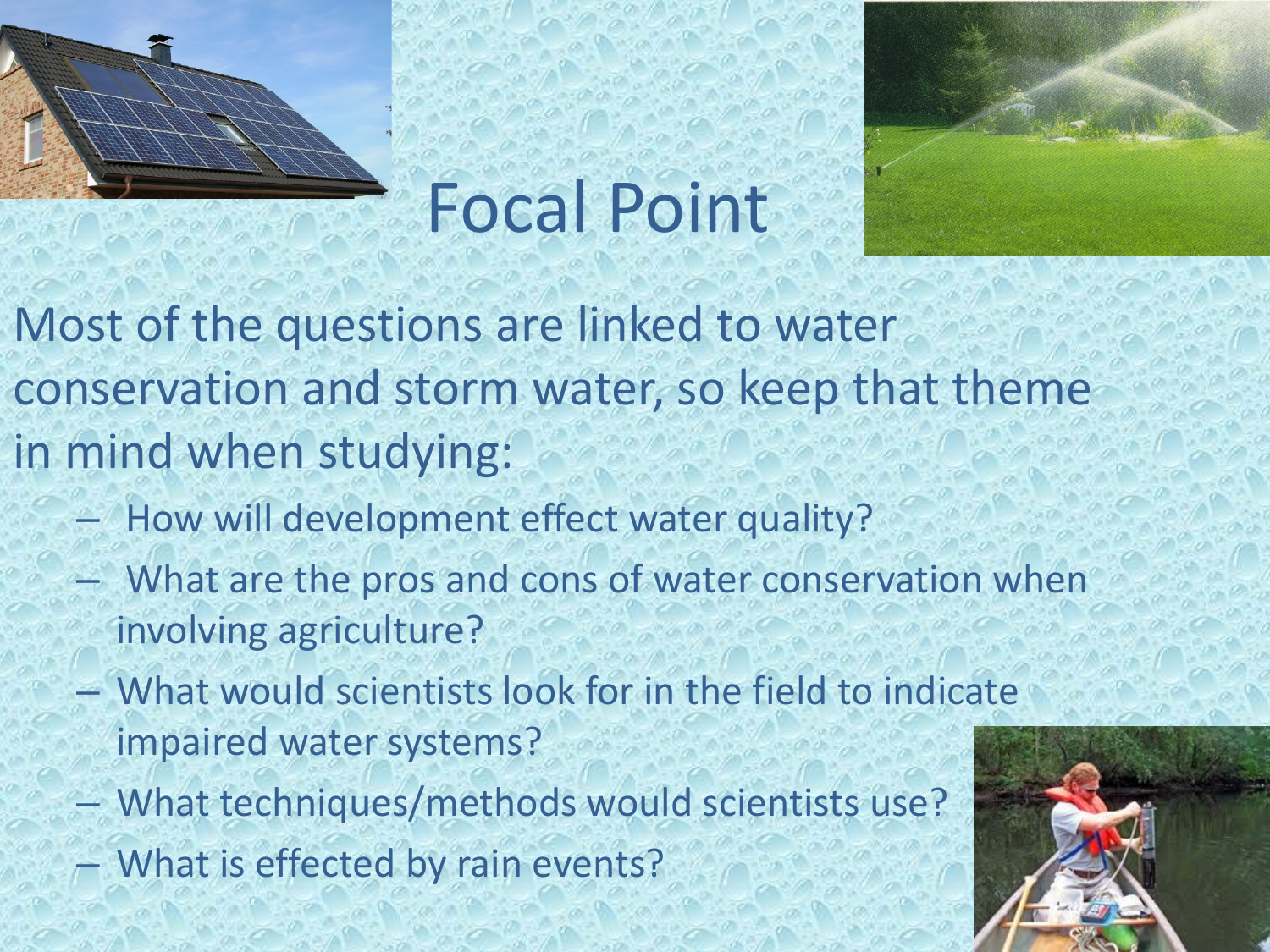### Focal Point (cont.)

- Remember where we live! Several questions will tie the IRL and our area to aquatic studies.
	- How do we impact our surroundings?
	- Where does our water come from and what are we connected to?
	- What are normal conditions in our area?

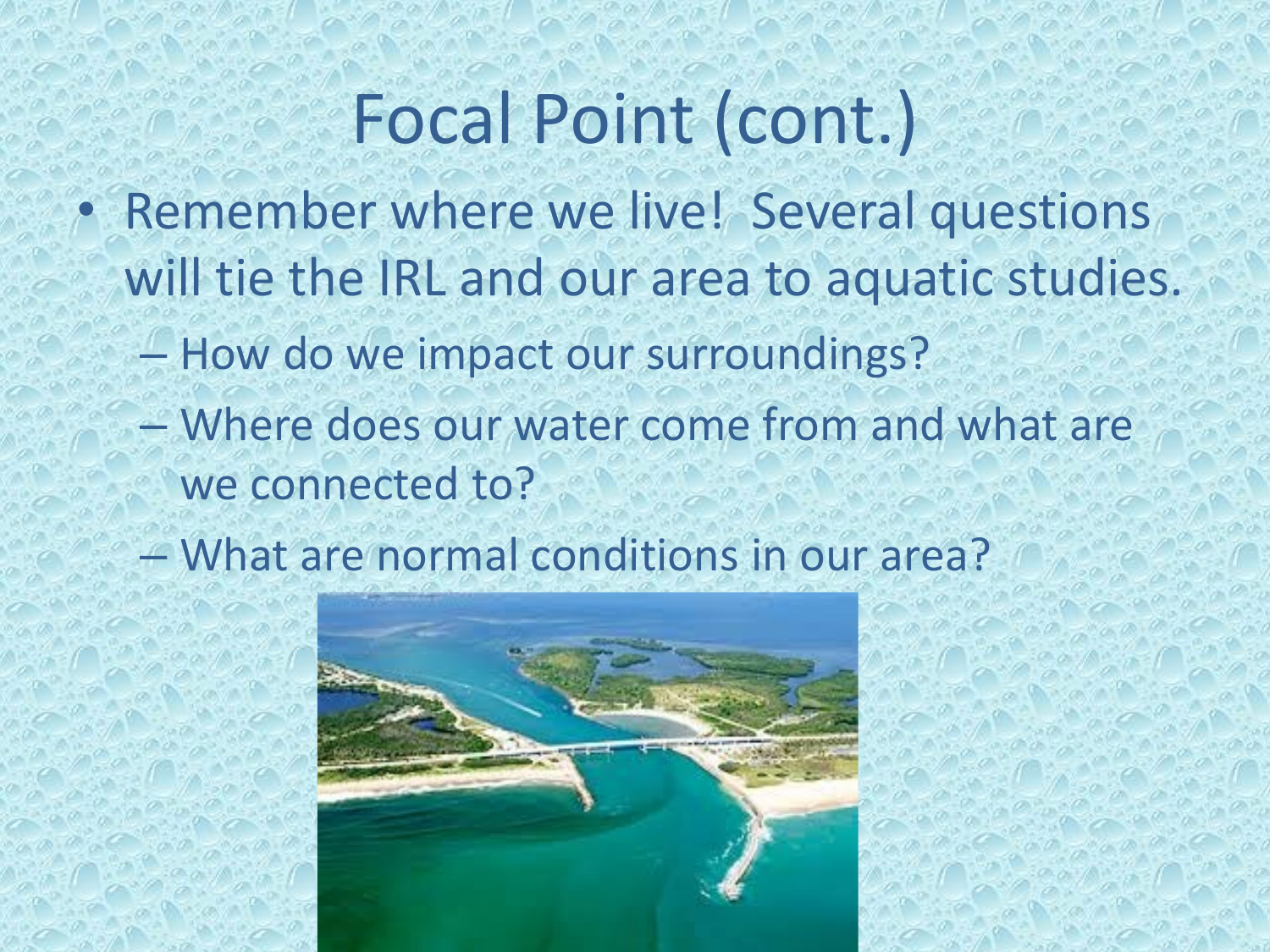#### What should you see in water bodies?

- Aquatics' focus is water quality changes from rain and runoff this year.
- Remember why the plants/animals are important to the ecosystem and what happens if we remove them or increase their population.
- Consider freshwater impacts to the ecosystem.
- Remember BMPs and how to apply them.
- How can the average person help?